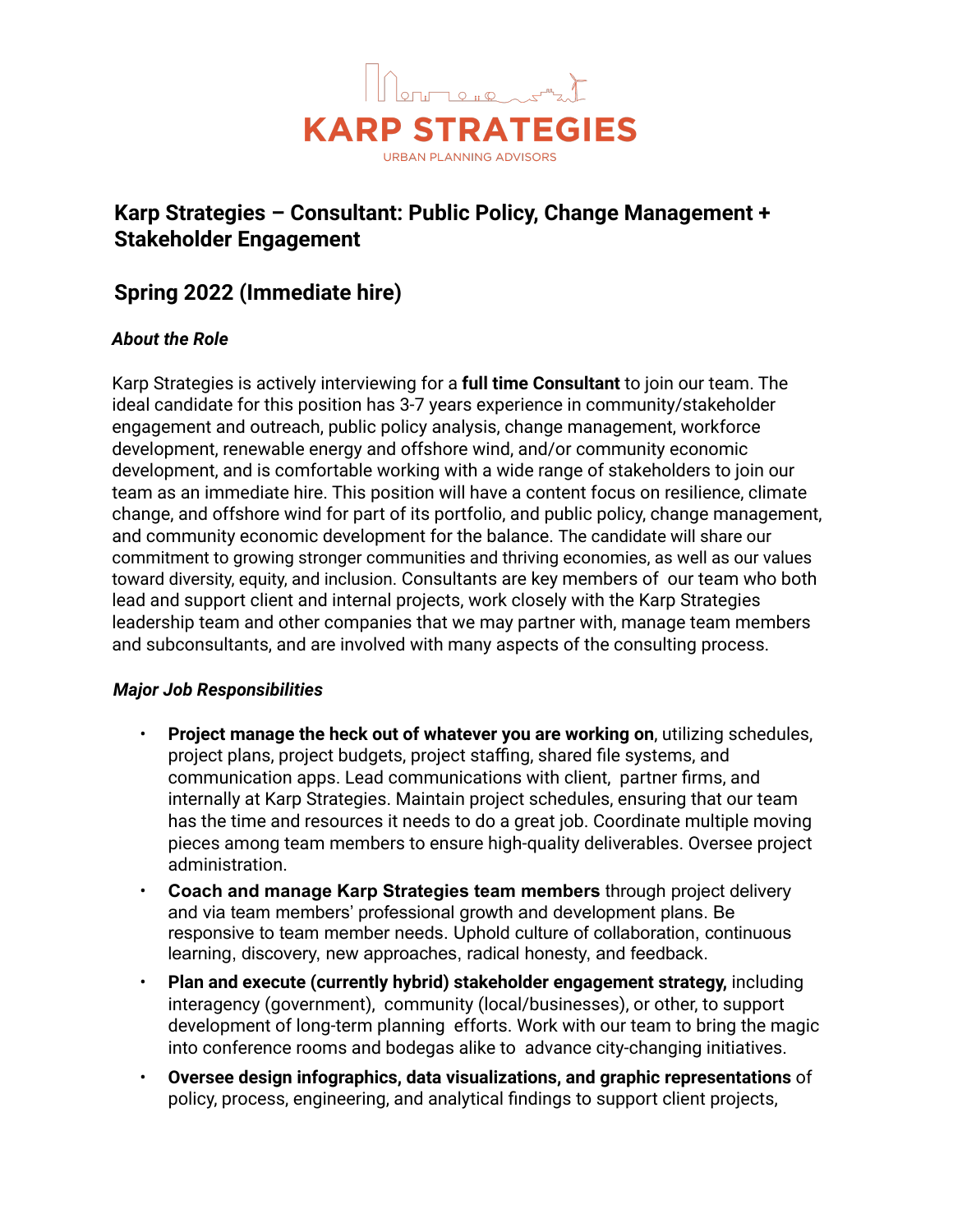

business development efforts, and other initiatives with Adobe Suite programs. Ranging from things as simple as agendas to as big as decks going to a client's investors, execute on translating technical information into layperson formats either independently or on a team.

- **• Oversee and coordinate community economic development and change management** initiatives. Comfortability to work with community leaders, residents, and stakeholders. Lead research, policy analysis, and program development in inclusive economic development on behalf of our clients.
- **Oversee and analyze data (both quantitative and qualitative)**, ranging from policy, economic, market, real estate, and all the things the numbers miss that we gain from local stakeholders via interviews, focus groups, and hands-on activities. Determine what changes are taking place; triangulate; integrate with engineering team findings as needed. Utilize deep research skills and oversee team members to support this work.
- **Support cross-sector partnership development efforts**, including managing and nurturing strategic relationships, proposal research/writing, research on partner firms, site visits, internal operations or special projects, and being an active presence in industry associations, as needed.
- **• Support and manage relationships internally and externally,** including management and development of staff members and subcontractors.
- **Work in a start-up environment** with a close-knit team and our project partners on misc. tasks, big or small, as they arise.
- **Bring your whole self, creative ideas, and secret sauce**…we are a team that values each member's uniqueness and ability to represent new ideas, different parts of the city, and strategic thinking to propel us forward as we grow.
- **Strong writing** experience is a must given the range of projects and client types.
- **Experience and interest in working with traditionally underserved populations** is preferred.
- **Multilingual written and oral skills** (particularly Spanish) are preferred for this position and highly regarded as part of our work with diverse communities across the country.
- **• A deep curiosity about planning issues and an interest in incorporating an equity lens to our work is required.**

## *Likely Content Areas*

- Clean and Renewable Energy
- Offshore wind
- Stakeholder engagement
- Program and policy implementation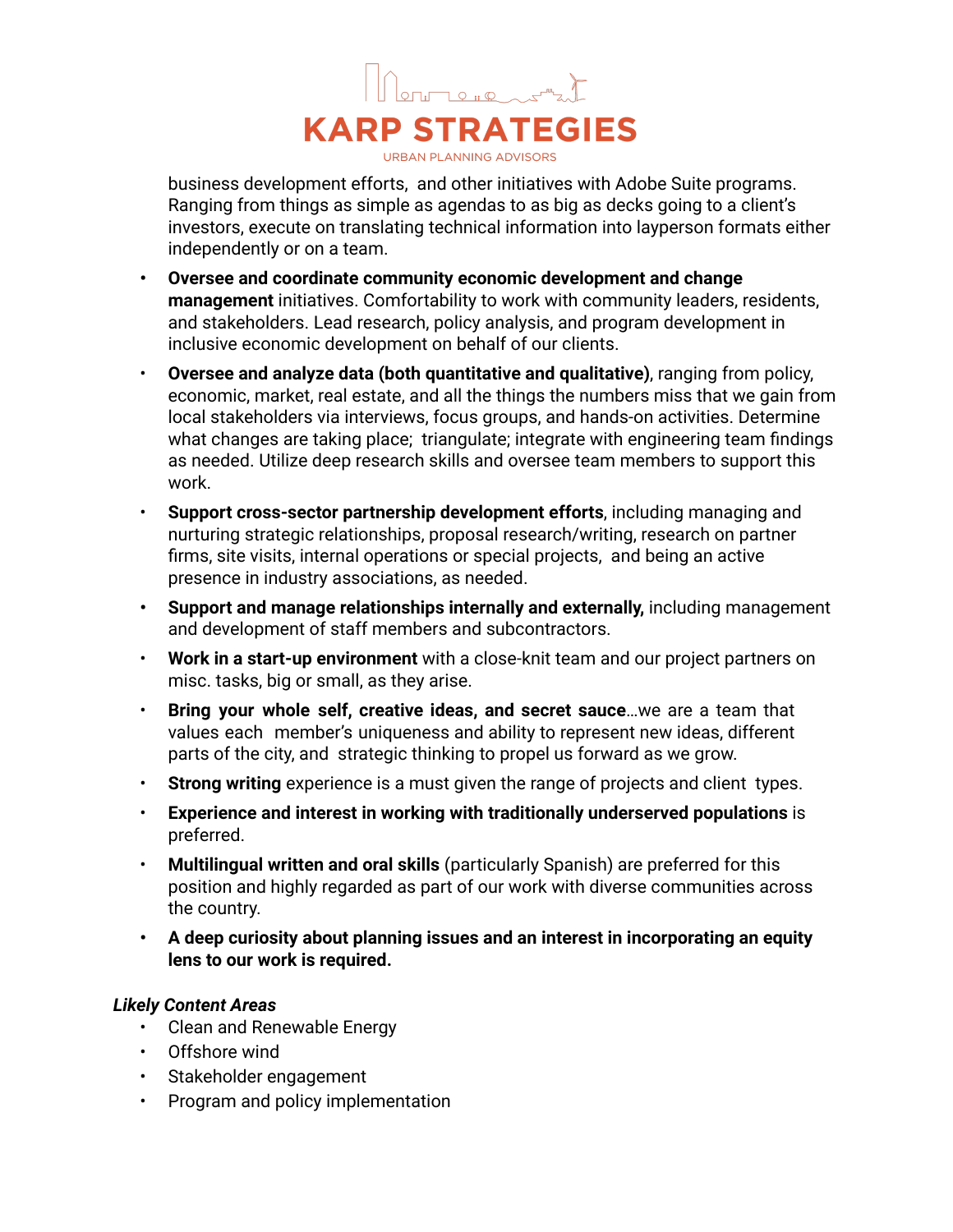

- Public health
- Urban policy analysis and development
- Workforce development
- Economic and community revitalization
- Zoning analysis
- Port/waterfront industry
- Community benefits agreements
- Small businesses/industrial/manufacturing districts and access

#### *About Karp Strategies*

Karp Strategies is an urban planning strategy consulting firm that builds stronger communities and thriving cities. We partner with our cross-sector clients to identify their unique needs and provide tailored solutions. We take analysis to action to allow our clients to make better decisions – and ultimately, to build stronger communities, economies, and cities. We deeply value our holistic analytic methods, and maintain strong core values around equity, access, and community engagement when working on planning and development projects.

We work on projects around the country, with projects currently underway or starting across the NYC region and increasingly nationwide. Our team works at the sweet spot where data, people, and place intersect: we strive to understand what drives change in places, and how people, businesses, and institutions exist and can thrive within that change. We value and celebrate diversity and inclusion in our team, and we share a commitment to social, racial, and economic justice.

Karp Strategies will celebrate seven years in June, and we've grown tremendously since inception from a one person to a team of 30. As of February 2022, we are observing our hybrid protocols that require staff to be in office 2-3 days. There may be a need for in-person visits or on-the-ground outreach/engagement to facilitate project work, which will follow safety and social distancing protocols.

With current projects ranging from economic and community development planning initiatives to stakeholder analysis and engagement, from infrastructure feasibility and resiliency studies to real estate advisory, Karp Strategies is working with many of the industry's most dynamic partner firms and clients on pressing, timely challenges facing the country, region, and our city. Karp Strategies is active in the field: our team members are involved with APA-NY's Urban Design and Diversity Committees, WRISE, ABNY, IEDC, NYBC, CoreNet, OHNY, RPA, Coro, ULI….let's just say we are plugged into the action and keep our finger on the pulse.

### *Salary + Benefits*

The salary range for the Consultant position is \$70,000-85,000. Placement of a candidate within this salary band will be based on the competencies crucial to success in the role on rated